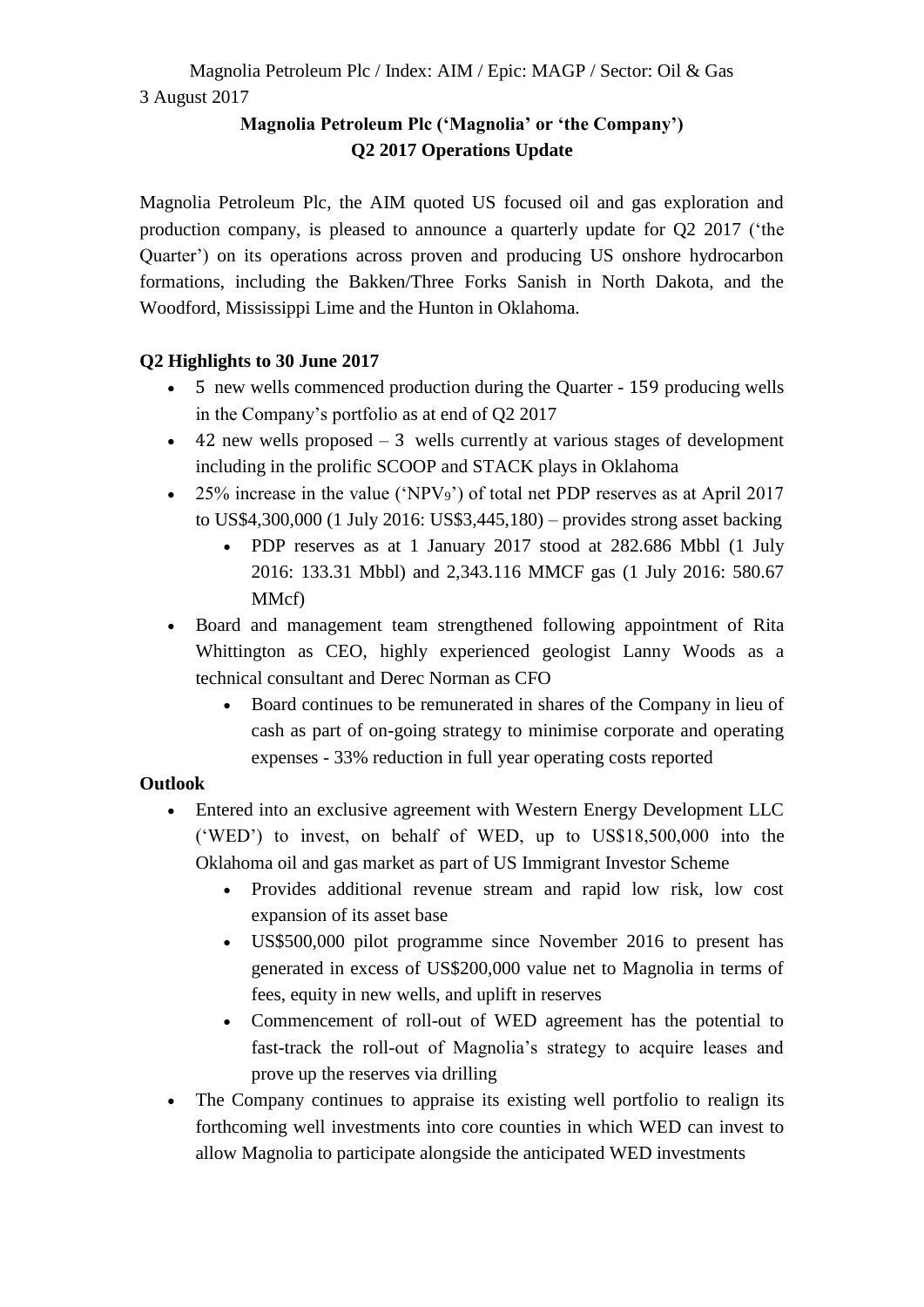• Significant increase in proposals being received to drill new and infill wells on the Company's existing leases particularly within the SCOOP and STACK, two highly active plays in Oklahoma where wells are economic at oil prices around US\$40 per barrel

**Magnolia CEO, Rita Whittington said,** "Over the years, Magnolia has had great success acquiring and developing onshore US leases alongside leading operators, particularly when oil prices were trading at US\$90 per barrel. Since the downturn, we have worked hard to bring costs down and to focus more on areas which require low oil prices to breakeven so that we can have the same success at today's US\$40-50 oil prices. Our low cost, low risk model has generated substantial returns in the past for two previous companies I was a part of and, together with a highly experienced management team and Board, I am focused on doing the same with Magnolia. Thanks to the agreement we have signed with WED, I am confident we can start to make material progress towards this objective in the near term."

### **Well Developments**

The full list of well developments occurring in the quarter is set out below. A number of these include wells in which Magnolia has small interests. This is in line with management's strategy to minimise exploration risk, which includes the evaluation of drilling data gained through its participation in wells in which it has very small interests.

| Well                | <b>Formation</b> | <b>Status</b>        | NRI %    | Operator     |
|---------------------|------------------|----------------------|----------|--------------|
| Bishop<br>North     | Woodford,        | Producing (IPR:      | 0.010253 | <b>Bravo</b> |
| 2/14/11H            | Oklahoma         | $6002 \text{ mcf/d}$ | 91       |              |
| Michelle Abel 1-11- | Springer,        | Producing (IPR:      | 0.000527 | Marathon     |
| 2XH                 | Oklahoma         | 79 bopd; 13,066      | 78       |              |
|                     |                  | mcf/d)               |          |              |
| Foree 1-18-7XH      | Woodford,        | Producing (IPR:      | 0.000293 | Continental  |
|                     | Oklahoma         | 1411 bopd; 3900      | 55       | Resources    |
|                     |                  | mcf/d)               |          |              |
| Houses Quarter 10-  | Woodford,        | Producing (IPR:      | 0.000293 | Continental  |
| $7-6XH$             | Oklahoma         | 716 bopd; 1702       | 55       | Resources    |
|                     |                  | mcf/d)               |          |              |
| Fazio 1705 1-13MH   | Mississippi      | Producing:           | 0.001464 | Oklahoma     |
|                     | Lime, Oklahoma   | (IPR: 644 bopd;      | 84       | Energy Acq.  |
|                     |                  | $1507 \text{ mcf/d}$ |          |              |
| Crow 2              | Woodford,        | $w/o$ spud           | 0.001953 | <b>BP</b>    |
|                     | Oklahoma         |                      | 13       |              |
| Crow 3              | Woodford,        | $w/o$ spud           | 0.001953 | <b>BP</b>    |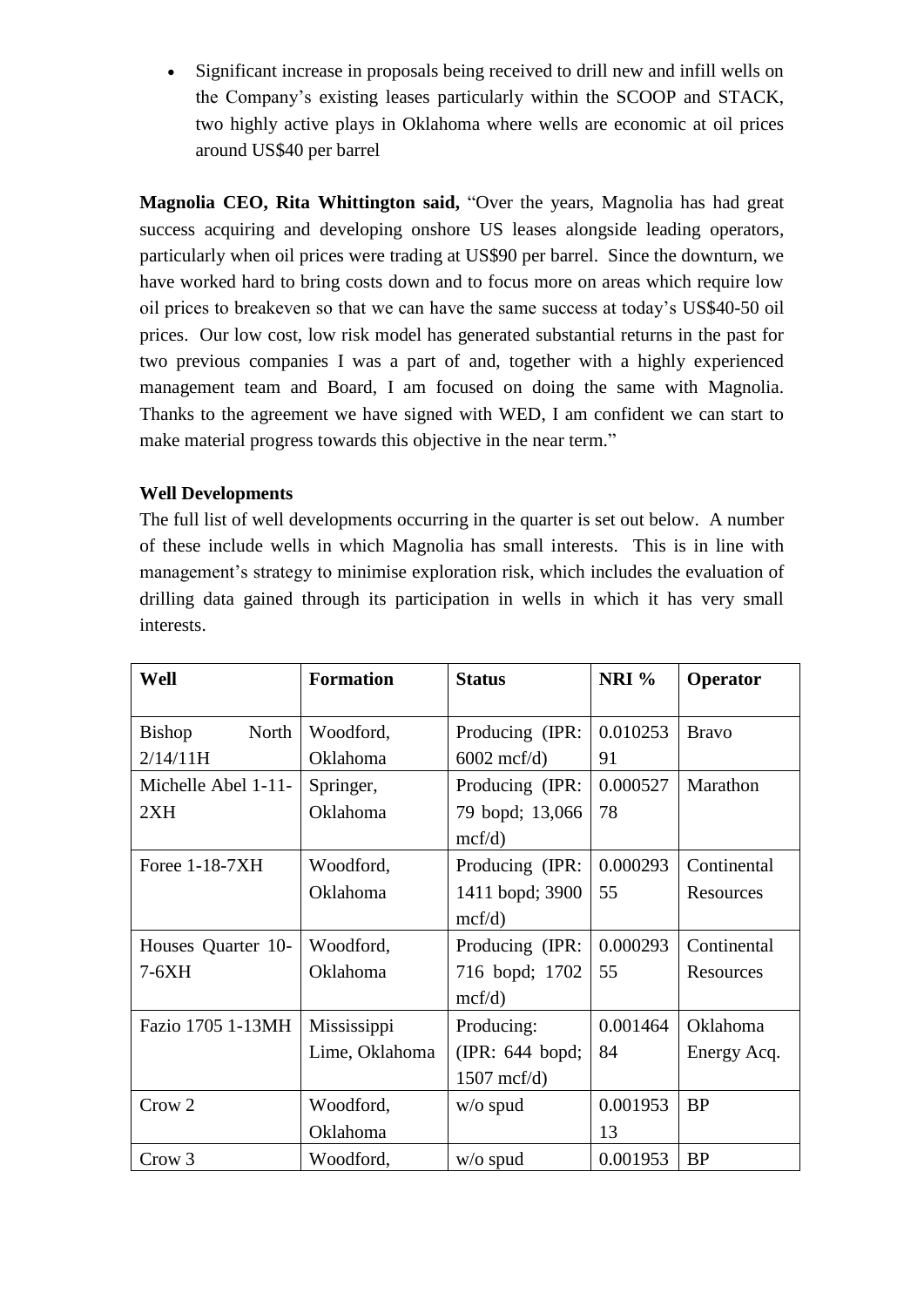|                         | Oklahoma         |            | 13       |             |
|-------------------------|------------------|------------|----------|-------------|
| Crow <sub>4</sub>       | Woodford,        | $w/o$ spud | 0.001953 | <b>BP</b>   |
|                         | Oklahoma         |            | 13       |             |
| Crow 5                  | Woodford,        | $w/o$ spud | 0.001953 | <b>BP</b>   |
|                         | Oklahoma         |            | 13       |             |
| Condit                  | Woodford,        | $w/o$ spud | 0.000256 | Continental |
|                         | Oklahoma         |            | 66       | Resources   |
| TBD 36/25               | Woodford         | $w/o$ spud | 0.006539 | Trinity     |
|                         | Oklahoma         |            | 06       |             |
| Veeder 4E<br>MBH-       | North<br>Bakken, | $w/o$ spud | 0.011644 | <b>BP</b>   |
| <b>ULW</b>              | Dakota           |            | 15       |             |
| Gilchrist 2016<br>$1 -$ | Mississippi,     | $w/o$ spud | 0.003094 | Sandridge   |
| 36H                     | Oklahoma         |            | 482      |             |
| $23 - 2$<br>Andrews     | Woodford,        | $w/o$ spud | 0.002912 | Comanche    |
| (a/k/a Vergie)          | Oklahoma         |            | 109      |             |
| $1 - 7 -$<br>Lohrmann   | Woodford,        | $w/o$ spud | 0.000293 | Continental |
| 18XH                    | Oklahoma         |            | 55       | Resources   |
| $2 - 7 -$<br>Lohrmann   | Woodford,        | $w/o$ spud | 0.000293 | Continental |
| 18XH                    | Oklahoma         |            | 55       | Resources   |
| $3 - 7 -$<br>Lohrmann   | Woodford,        | w/o spud   | 0.000293 | Continental |
| 18XH                    | Oklahoma         |            | 55       | Resources   |
| $4 - 7 -$<br>Lohrmann   | Woodford,        | $w/o$ spud | 0.000293 | Continental |
| 18XH                    | Oklahoma         |            | 55       | Resources   |
| $5 - 7 -$<br>Lohrmann   | Woodford,        | $w/o$ spud | 0.000293 | Continental |
| 18XH                    | Oklahoma         |            | 55       | Resources   |
| $6 - 7 -$<br>Lohrmann   | Woodford,        | $w/o$ spud | 0.000293 | Continental |
| 18XH                    | Oklahoma         |            | 55       | Resources   |
| $7 - 7 -$<br>Lohrmann   | Woodford,        | $w/o$ spud | 0.000293 | Continental |
| 18XH                    | Oklahoma         |            | 55       | Resources   |
| Houses Quarter 1-7-     | Woodford,        | w/o spud   | 0.000293 | Continental |
| 6XH                     | Oklahoma         |            | 55       | Resources   |
| Houses Quarter 2-7-     | Woodford,        | w/o spud   | 0.000293 | Continental |
| 6XH                     | Oklahoma         |            | 55       | Resources   |
| Houses Quarter 3-7-     | Woodford,        | w/o spud   | 0.000293 | Continental |
| 6XH                     | Oklahoma         |            | 55       | Resources   |
| Houses Quarter 4-7-     | Woodford,        | $w/o$ spud | 0.000293 | Continental |
| 6XH                     | Oklahoma         |            | 55       | Resources   |
| Houses Quarter 5-7-     | Woodford,        | $w/o$ spud | 0.000293 | Continental |
| 6XH                     | Oklahoma         |            | 55       | Resources   |
| Houses Quarter 6-7-     | Woodford,        | $w/o$ spud | 0.000293 | Continental |
| 6XH                     | Oklahoma         |            | 55       | Resources   |
| Houses Quarter 7-7-     | Woodford,        | $w/o$ spud | 0.000293 | Continental |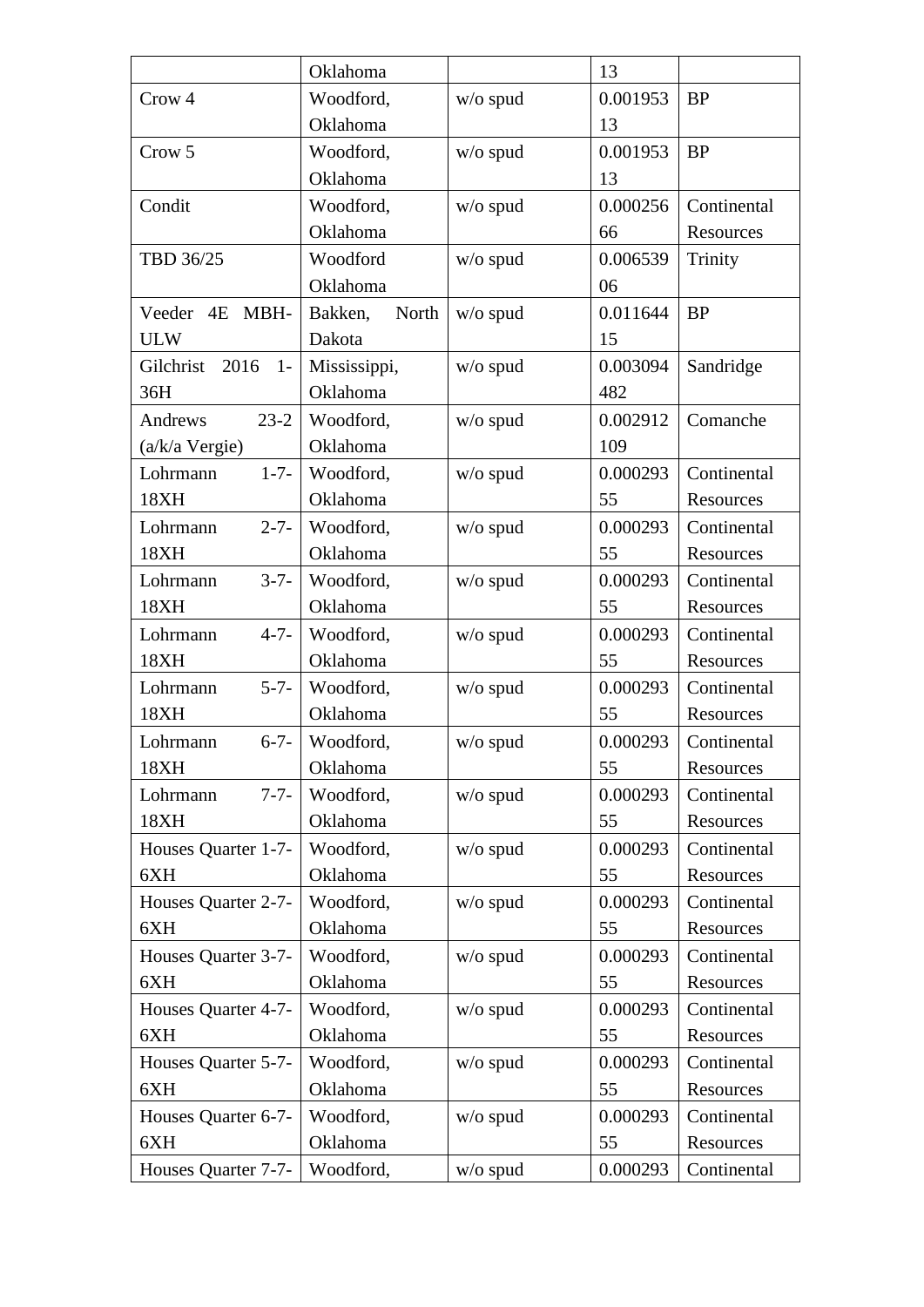| 6XH               | Oklahoma     |          | 55       | Resources    |
|-------------------|--------------|----------|----------|--------------|
| Pauline<br>$1 -$  | Woodford,    | Drilling | 0.002541 | Trinity      |
| 24/25/36H         | Oklahoma     |          | 797      |              |
| Pauline 2-24/25H  | Woodford,    | Drilling | 0.003938 | Trinity      |
|                   | Oklahoma     |          | 672      |              |
| Pauline 3-24/25H  | Woodford,    | Drilling | 0.005346 | Trinity      |
|                   | Oklahoma     |          | 094      |              |
| Pauline 4-24/25H  | Woodford,    | Drilling | 0.005343 | Trinity      |
|                   | Oklahoma     |          | 75       |              |
| Jana 1-3/10H      | Woodford,    | Drilling | 0.005859 | Trinity      |
|                   | Oklahoma     |          | 38       |              |
| Jordan 10_15-14N- | Mississippi, | Drilling | 0.001098 | Devon        |
| <b>9W 1HX</b>     | Oklahoma     |          | 63       |              |
| JoAnn $2H-18X$    | Woodford,    | Drilling | 0.001103 | Newfield     |
|                   | Oklahoma     |          | 15       |              |
| JoAnn 3H-18X      | Woodford,    | Drilling | 0.001103 | Newfield     |
|                   | Oklahoma     |          | 15       |              |
| Engle 18-05-36    | Mississippi, | Drilling | 0.001562 | Chisholm Oil |
|                   | Oklahoma     |          | 5        | & Gas        |

Please note Magnolia has previously announced it had elected to participate in the drilling of the Pickle 2/9/4/33H well to the Woodford and Celesta 2 well to the Springer in Oklahoma. However, the Company is no longer participating in either of these two wells for the following reasons:

- Pickle  $2/9/4/33H$  verbal commitments to lease from mineral owner were not honoured
- Celesta 2 upon re-evaluation of the economics, it was determined that estimated reserves were too small to warrant Magnolia participating in the well

As a result of Magnolia not participating in the above two wells, the Company will not be liable for its share of drilling costs, which have a combined total of US\$59,939.

The information contained within this announcement constitutes inside information stipulated under the Market Abuse Regulation (EU) No. 596/2014.

## **Glossary**

'M' means Thousand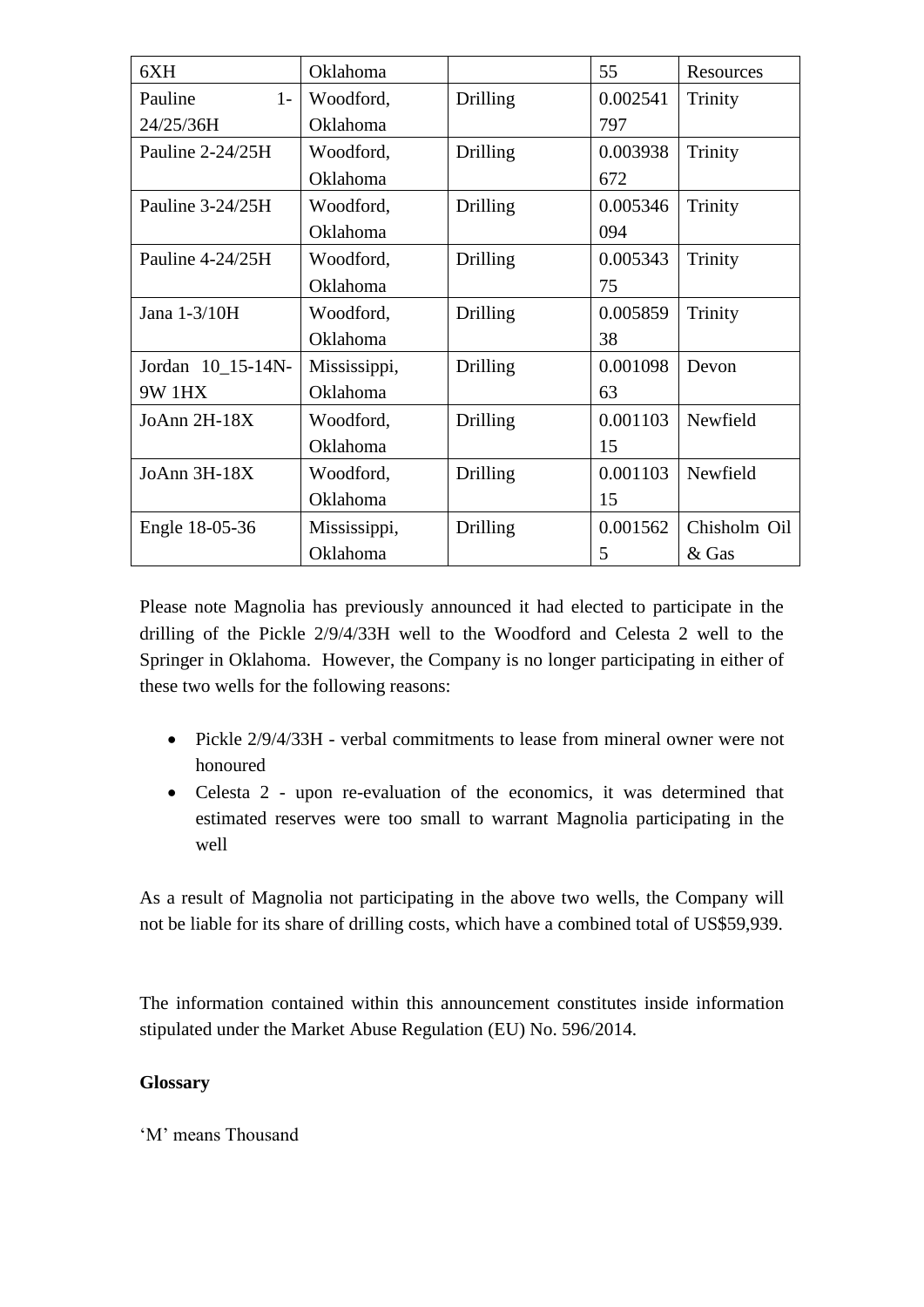#### 'MBO' means Thousand Barrels of Oil

'Mcfd' means Thousand Cubic Feet per Day

'MM' means million (thousand thousand not million million), as used in oilfield and heat content units such as MMSTB and MMBtu

'MMBbl' means Million barrels

'MMcfd' means Million Cubic Feet per Day

'NRI' means Net Revenue Interests

'Proved Reserves' means those quantities of petroleum which, by analysis of geological and engineering data, can be estimated with reasonable certainty to be commercially recoverable, from a given date forward, from known reservoirs and under current economic conditions, operating methods, and government regulation - Proved reserves can be categorized as developed or undeveloped

'Probable reserves' are those unproved reserves which analysis of geological and engineering data suggests are more likely than not to be recoverable. In this context, when probabilistic methods are used, there should be at least a 50% probability that the quantities actually recovered will equal or exceed the sum of estimated proved plus probable reserves

'Possible Reserves' are those unproved reserves which analysis of geological and engineering data suggests are less likely to be recoverable than probable reserves. In this context, when probabilistic methods are used, there should be at least a 10% probability that the quantities actually recovered will equal or exceed the sum of estimated proved plus probable plus possible reserves

### **Reserve Status Categories**

'Unproved Reserves' are based on geologic and/or engineering data similar to that used in estimates of proved reserves; but technical, contractual, economic, or regulatory uncertainties preclude such reserves being classified as proved. Unproved reserves may be further classified as probable reserves and possible reserves

Reserve status categories define the development and producing status of wells and reservoirs

'Developed reserves' are expected to be recovered from existing wells including reserves behind pipe. Improved recovery reserves are considered developed only after